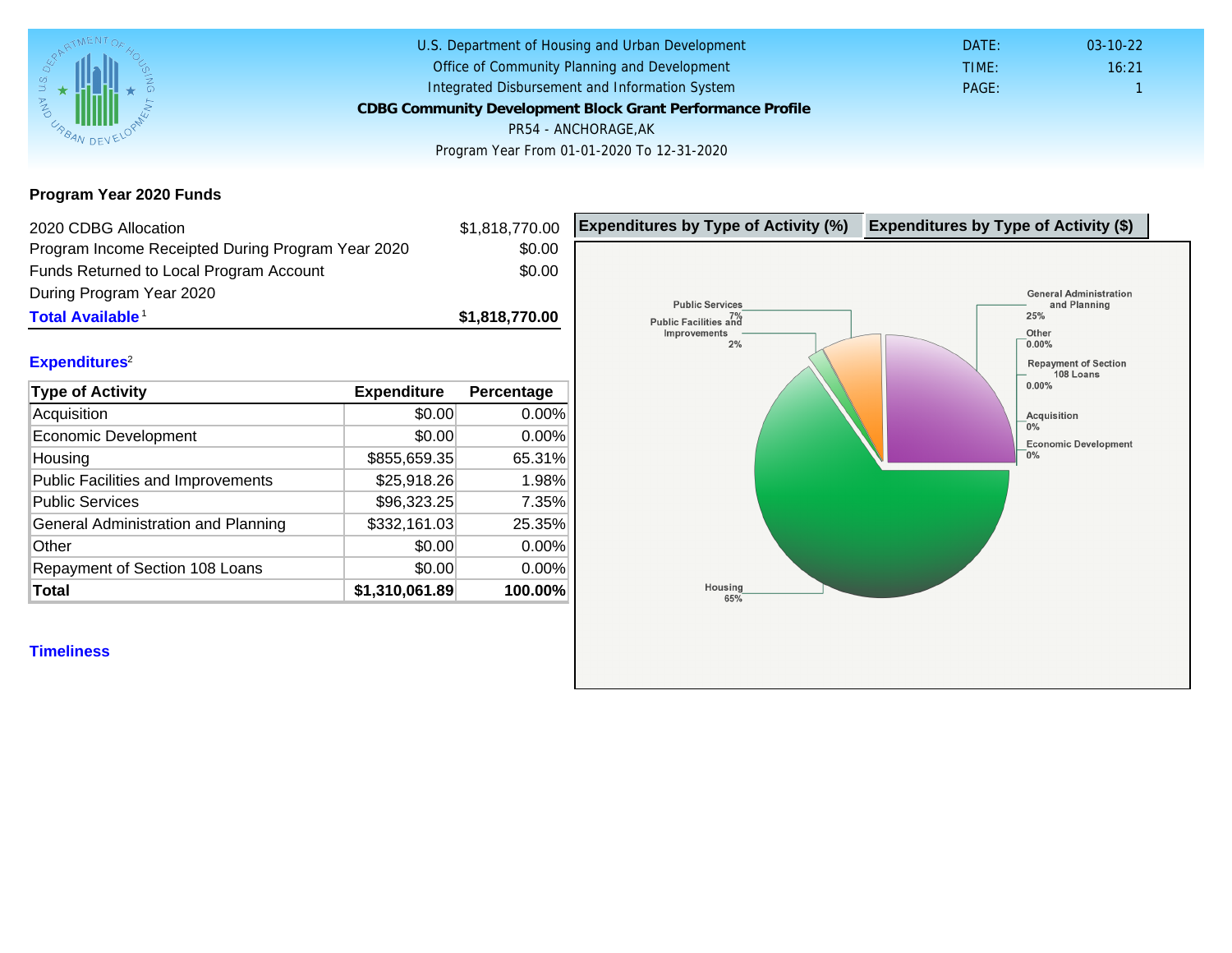## Program Targeting

| 1 - Percentage of Expenditures Assisting Low-<br>and Moderate-Income Persons and Households<br>Either Directly or On an Area Basis <sup>3</sup>                                                                              | 100.00%  |
|------------------------------------------------------------------------------------------------------------------------------------------------------------------------------------------------------------------------------|----------|
| 2 - Percentage of Expenditures That Benefit<br>Low/Mod Income Areas                                                                                                                                                          | $0.00\%$ |
| 3 - Percentage of Expenditures That Aid in The<br>Prevention or Elimination of Slum or Blight                                                                                                                                | $0.00\%$ |
| 4 - Percentage of Expenditures Addressing<br><b>Urgent Needs</b>                                                                                                                                                             | $0.00\%$ |
| 5-Funds Expended in Neighborhood<br>(Community For State) Revitalization Strategy<br>Areas and by Community Development<br>Financial Institution.<br>6-Percentage of Funds Expended in<br>Neighborhood (Community For State) | \$0.00   |
| Revitalization Strategy Areas and by Community<br>Development Financial Institution                                                                                                                                          | $0.00\%$ |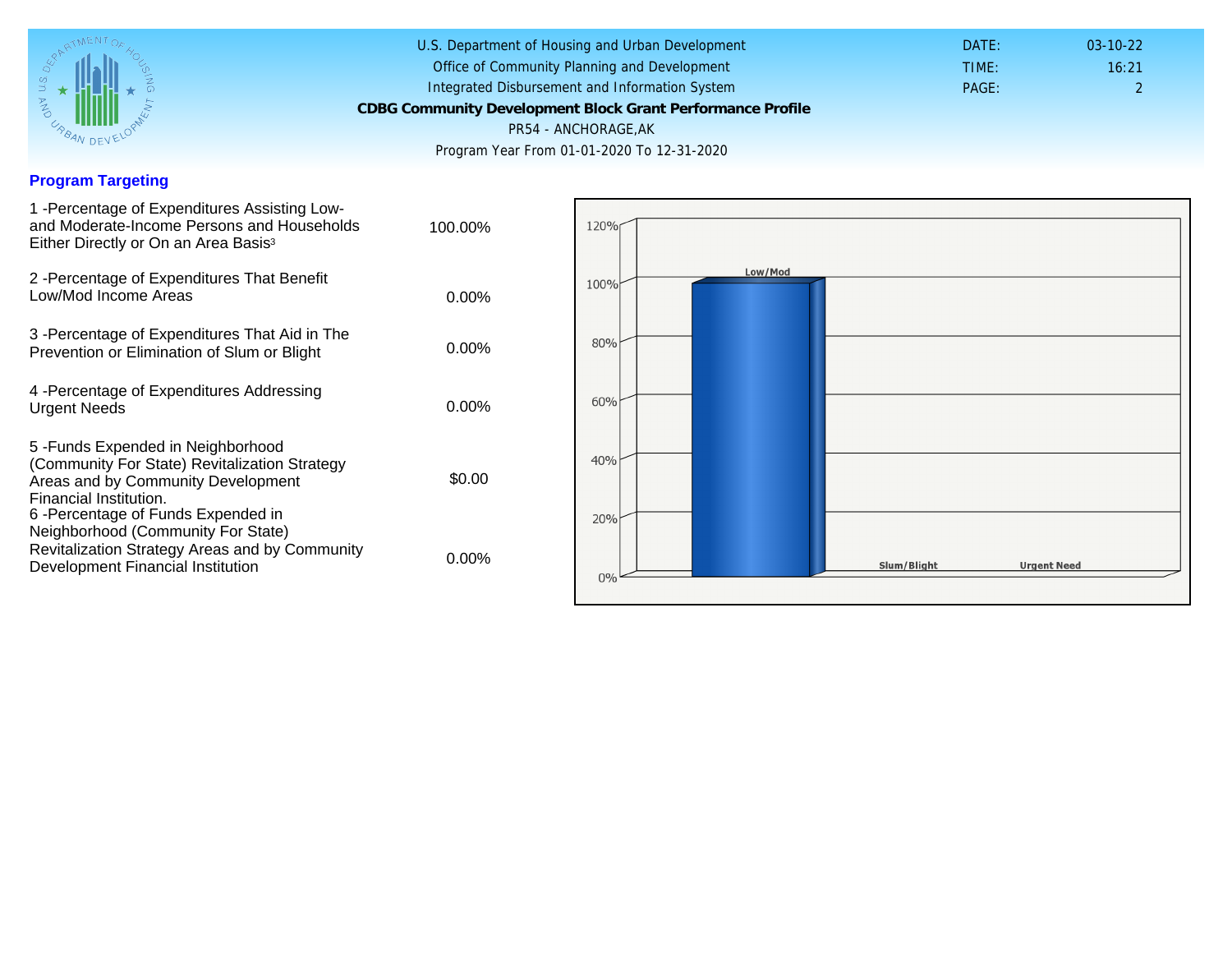## CDBG Beneficiaries by Racial/Ethnic Category <sup>4</sup>

| Race                                              | Total    | Hispanic |
|---------------------------------------------------|----------|----------|
| White                                             | 27.03%   | 100.00%  |
| Black/African American                            | 8.11%    | $0.00\%$ |
| Asian                                             | 27.03%   | $0.00\%$ |
| IAmerican Indian/Alaskan Native                   | 29.73%   | $0.00\%$ |
| lNative Hawaiian/Other Pacific Islander           | $0.00\%$ | $0.00\%$ |
| American Indian/Alaskan Native & White            | 0.00%    | $0.00\%$ |
| Asian & White                                     | 0.00%    | 0.00%    |
| Black/African American & White                    | 0.00%    | $0.00\%$ |
| Amer. Indian/Alaskan Native & Black/African Amer. | $0.00\%$ | $0.00\%$ |
| <b>Other multi-racial</b>                         | 8.11%    | 0.00%    |
| Asian/Pacific Islander (valid until 03-31-04)     | 0.00%    | 0.00%    |
| Hispanic (valid until 03-31-04)                   | 0.00%    | 0.00%    |

## Income of CDBG Beneficiaries

| Income Level                          | Percentage |  |
|---------------------------------------|------------|--|
| Extremely Low Income (<=30%)          | 13.51%     |  |
| Low Income (30-50%)                   | 51.35%     |  |
| Moderate Income (50-80%)              | 35.14%     |  |
| Total Low and Moderate Income (<=80%) | 100.00%    |  |
| Non Low and Moderate Income (>80%)    | $0.00\%$   |  |